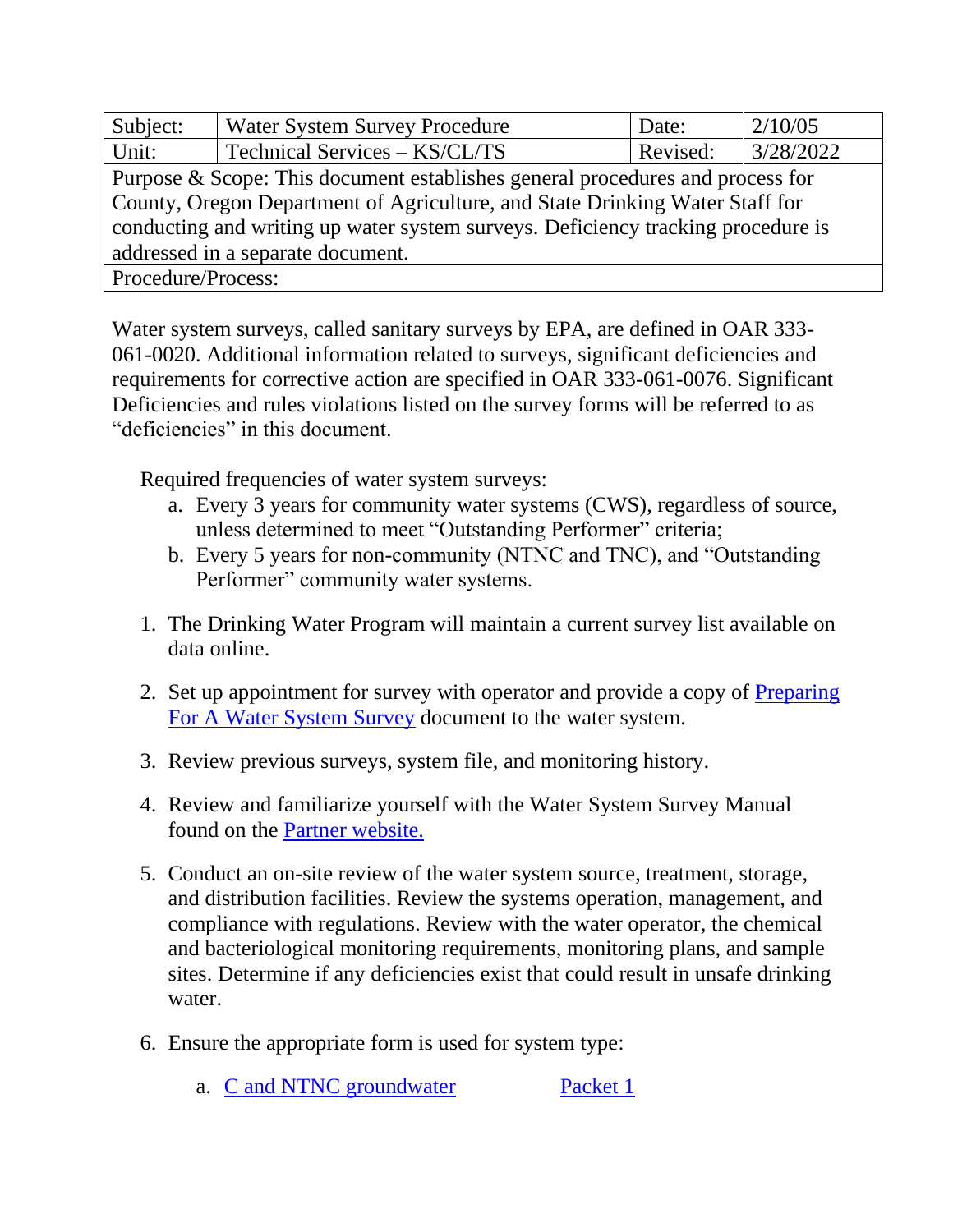- b. *[C and NTNC surface water](https://partners.health.oregon.gov/Partners/DrinkingWater/Documents/wss/survey-C-NTNC-SW.doc) [Packet 2](https://partners.health.oregon.gov/Partners/DrinkingWater/Documents/wss/survey-C-NTNC-SW.doc) (DWS Staff)*
- c. [TNC-OVS](https://partners.health.oregon.gov/Partners/DrinkingWater/Documents/wss/survey-TNC-NP.doc) [Packet 3](https://partners.health.oregon.gov/Partners/DrinkingWater/Documents/wss/survey-TNC-NP.doc)

7. Write up survey forms.

*DWS Staff: A treatment plant rating form to determine required operator treatment certification level should be done as well.* 

- a. Complete all sections of the survey forms or annotate "N/A" where appropriate.
- b. Ensure significant deficiency (marked with black circle) items are marked with "yes" "no" or "N/A" and match with deficiency summary and cover letter.
- c. Ensure computer-drafted (i.e., MSWord or other drafting software) schematic is complete and uses symbols and guidance provided on the [Partners website.](https://partners.health.oregon.gov/Partners/DrinkingWater/Pages/surveys.aspx)
- d. Update the Water Quality Monitoring section according to water system type, and details from on-site review. Update the [Chemical](https://yourwater.oregon.gov/chemsum.php)  [Schedule Summary,](https://yourwater.oregon.gov/chemsum.php) [Chemical Schedule Detail,](https://yourwater.oregon.gov/schedule_status.php) and Sampling Schedule for Coliform. The links listed on [Data Online](https://yourwater.oregon.gov/search.htm) may provide assistance in completing the monitoring frequency and next due sections (note: include dates for the next due dates). Make sure all monitoring schedules are accurate.
- 8. Use [template language](https://partners.health.oregon.gov/Partners/DrinkingWater/Pages/surveys.aspx) to complete cover letter. Outlining deficiencies, rule violations, and corrective action requirements, including:
	- a. More detail of the significant deficiencies and rule violations and how they are to be corrected as appropriate;
	- b. Recommendations and comments can also be described.
	- c. For surface water/GWUDI systems: If a significant deficiency or rule violation is identified during the survey, **the letter must indicate in bold** that the system must respond in writing to the regulating agency within exactly 7 weeks (45 days per OARs, 49 days to account for mailing time) from the date that the letter is written with their corrective action plan. The available template letter should be used.